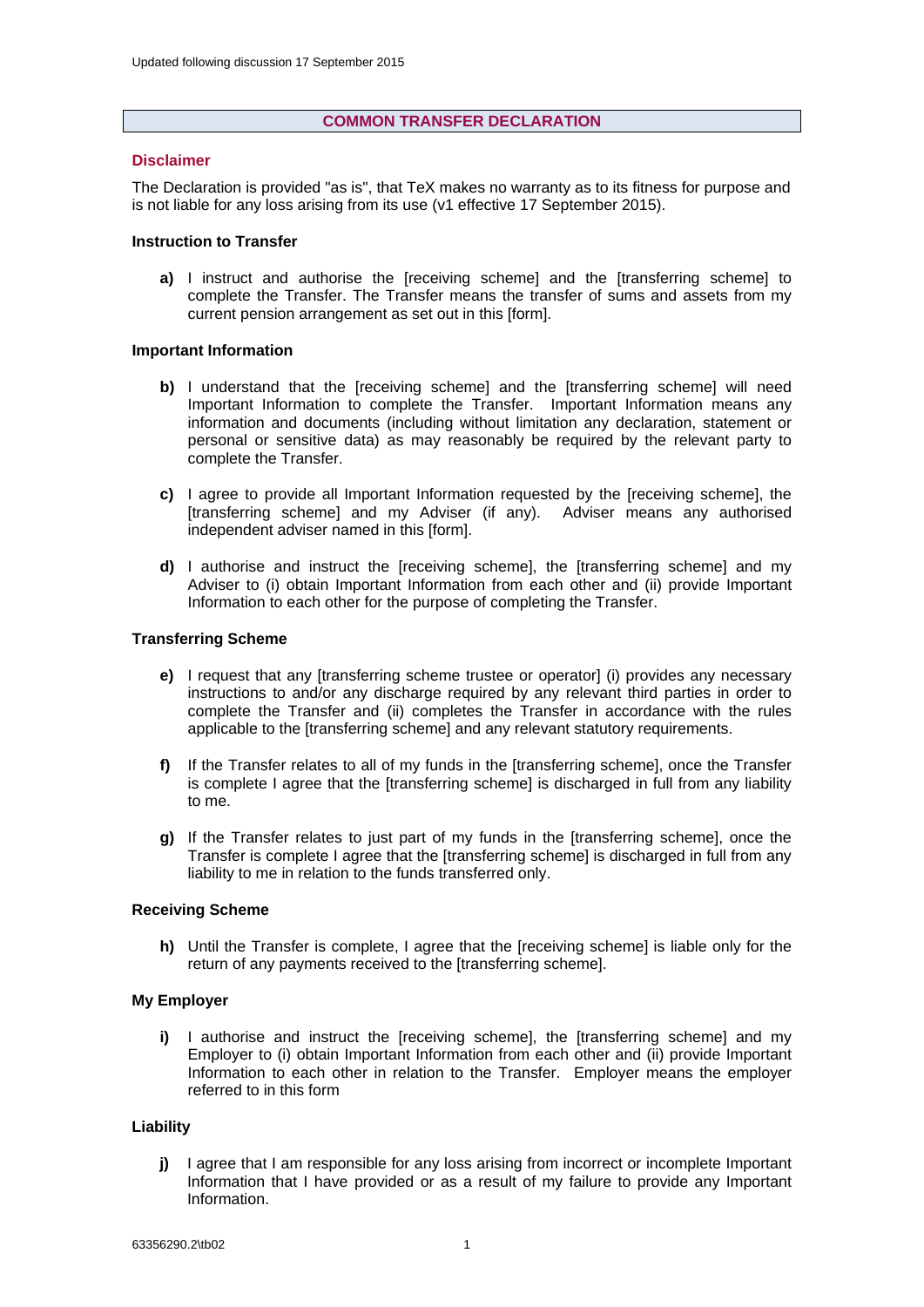# **Notes for use**

| <b>Purpose</b> | To equip the parties to the transfer to process the transfer without further<br>recourse to the individual member.                                                                                                                                                                         |  |  |  |
|----------------|--------------------------------------------------------------------------------------------------------------------------------------------------------------------------------------------------------------------------------------------------------------------------------------------|--|--|--|
|                | In particular, to enable the respective schemes to obtain the necessary<br>information from other parties under one general authority from the individual<br>member.                                                                                                                       |  |  |  |
|                | Intention is to speed up and streamline the transfer process.<br>٠                                                                                                                                                                                                                         |  |  |  |
| <b>Scope</b>   | Does not, of itself, provide the information required by the parties to the transfer<br>- just the authority to provide and obtain that information.                                                                                                                                       |  |  |  |
|                | Does not include any declaration as regards data protection – since it is<br>expected that this will be dealt with already in standard transfer documentation.                                                                                                                             |  |  |  |
|                | Does not include information or declarations as may be provided in law by a<br>party other than the individual member.                                                                                                                                                                     |  |  |  |
|                | For example, the declaration does not include a statement of the scheme<br>administrator as to whether the individual member has flexibly accessed<br>pension rights / has a money purchase annual allowance (required under the<br>Provision of Information Regulations 2006 (Reg 14ZC)). |  |  |  |
|                | However, the declaration does enable the parties to exchange that information<br>between each other.                                                                                                                                                                                       |  |  |  |
| <b>General</b> | Headings optional – may be deleted by users in the interests of brevity.<br>٠                                                                                                                                                                                                              |  |  |  |
|                | Terms in square brackets to be aligned with defined terms elsewhere in the<br>۰<br>transfer form.                                                                                                                                                                                          |  |  |  |
|                | In particular, "receiving scheme" and "transferring scheme" will need to<br>represent (as appropriate) the operator, scheme administrator and trustee of<br>each scheme.                                                                                                                   |  |  |  |

# **Commentary on terms**

| <b>Heading</b>                | Ref.         |   | <b>Notes</b>                                                                                                                                                                                                                                                                                          |
|-------------------------------|--------------|---|-------------------------------------------------------------------------------------------------------------------------------------------------------------------------------------------------------------------------------------------------------------------------------------------------------|
| Instruction<br>to<br>Transfer | a)           |   | General instruction to relevant parties to process the transfer.                                                                                                                                                                                                                                      |
| Important<br>Information      | b)           |   | Acknowledgement that information will need to be provided /<br>provided by various parties in order to complete the transfer.                                                                                                                                                                         |
|                               | $\mathsf{C}$ |   | Confirmation that the individual member will provide all<br>necessary information to relevant parties.                                                                                                                                                                                                |
|                               |              |   | As above, no transfer related information will be provided by<br>way of the common transfer declaration.                                                                                                                                                                                              |
|                               |              | ٠ | For example, the member would not be required to provide<br>such things as the reference number for enhanced / fixed<br>protection as part of the common transfer declaration.<br>However, the member does commit to providing that (and<br>other) information under this limb c) of the declaration. |
|                               |              | ٠ | Individual members are also required to provide information in<br>the event of a transfer to a QROPS (ie an overseas transfer),<br>but, again, the information itself is not included in the common<br>transfer declaration (and we expect the vast majority of                                       |